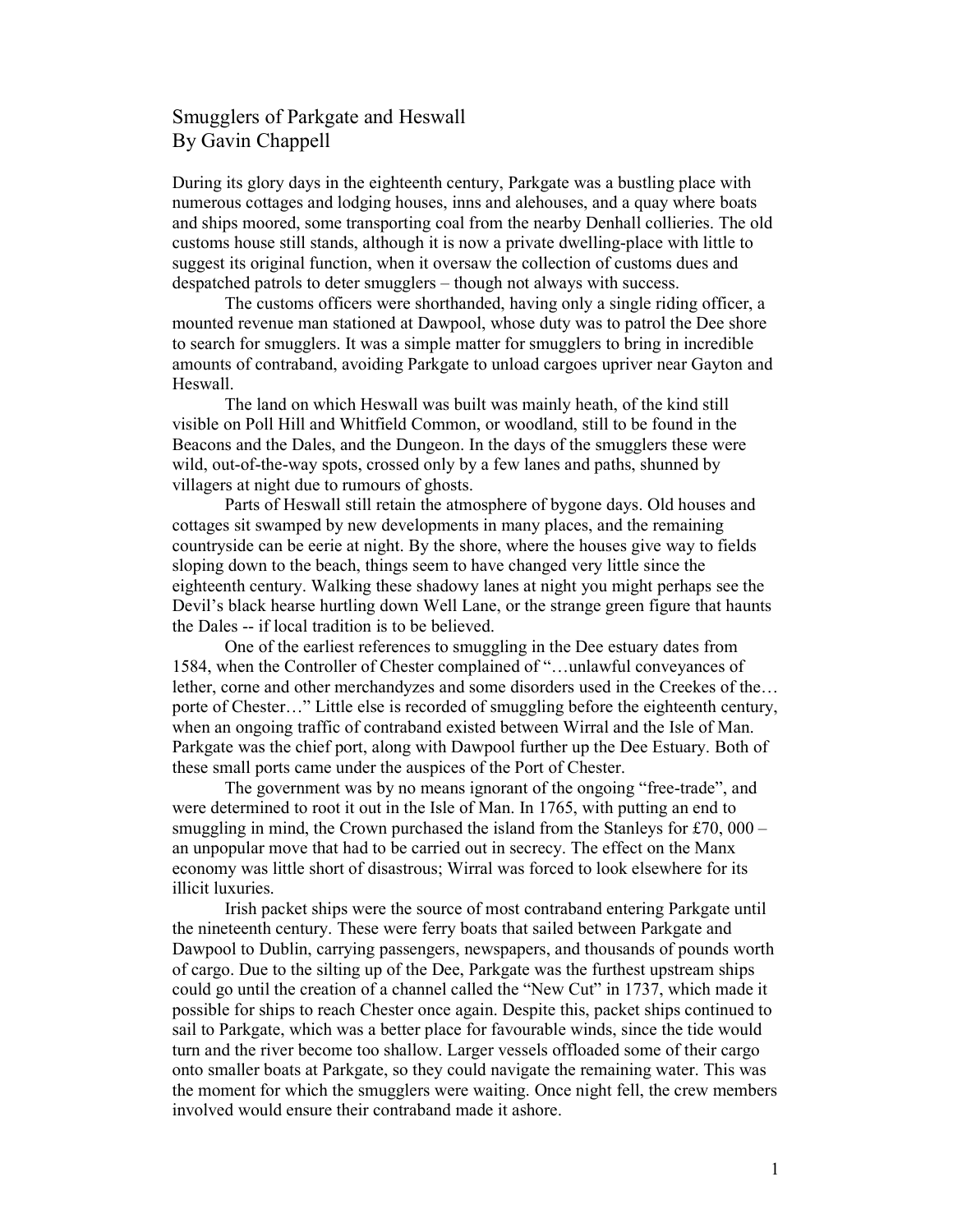The work of smuggling now entered the hands of well-armed men working in gangs, capable of holding their own against the revenue men. While the sea smugglers tended to be sailors or fishermen supplementing their existing incomes, the land smugglers were farm labourers who protected the contraband and sped it on its way in return for some extra cash. Considering the low wages most farm workers earned, smuggling must have been a welcome source of extra income, whatever the potential hazards.

Those in employment worked something like a seventy-two hour week, and although their wages would have paid for food, the cost of cooking was beyond most people's means. A farm labourer's earnings would amount to something in the order of seven or eight shillings a week, while a single night's work in the free-trade might pay as much as five shillings to seven-and-six.

We possess two main sources of information for this period: written accounts from records taken by customs men after the capture of smugglers and seizure of their contraband, and traditions recorded by local historian Greg Dawson in his book *Wirral Gleanings*. Local families helped each other in smuggling ventures, working on a small scale that benefited the local community.

Occasionally, however, a "big job" would turn up, financed and organised by local dignitaries, quite possibly including the local magistrates who might otherwise prosecute captured smugglers. Dawson has unearthed evidence to suggest that ship's masters and captains, pilots, members of parliament, and even customs men themselves profited.

Contraband for Parkgate, Neston, or further inland was unloaded at night on Heswall or Gayton Beach. The shore was a wild, desolate place, half a mile from the nearest village; the steep hillsides were swathed in woodland where almost anything could be concealed. For smaller operations, goods would be hidden aboard Irish packet boats, coal sloops heading for Denhall Colliery, cattle boats, or even ships of the Royal Navy. When revenue men were in the vicinity, fishermen would row out to these vessels, and a member of the crew shouted out to the fishermen, asking to buy fish. The fishermen then passed fish up in covered baskets, and a swap would be made, the fish for contraband goods. Then the sailors would lower the baskets back down to the fishermen.

Almost all the people of Heswall, Gayton and Parkgate were connected with smuggling, or at the very least benefited from it, including the clergy, who were happy to receive contraband wine. Customs officers were regarded as tyrants who were to be cheated and gulled with impunity, and they encountered a wall of silence when making enquiries. The smugglers employed an elaborate system of codewords. When there was to be a landing of contraband, it was said that "the ghost walks tonight."

Ghosts were apparently a common sight in Heswall and Parkgate. These legends were either exploited or concocted by smugglers to cover their unlawful operations. In local dialect, ghosts were referred to as "buggens", a word of Welsh origin related to *bogle* and *bugbear.* The name remains in Buggen Lane, which leads from Moorside in Parkgate towards the centre of Neston.

Other supposedly haunted areas included Whitfield Common, where a headless dog was supposed to roam; the Beacons, haunted by a large black hound; the Dales, home to a green ghost; Cottage Lane and Well Lane, where the Devil drove his black hearse at night; and the Bloody Gutter on Heswall Shore, where the ghosts of two mariners, who had fought each other to the death over smuggled goods, haunted a path leading to the shore where the Dungeon Brook reaches the beach.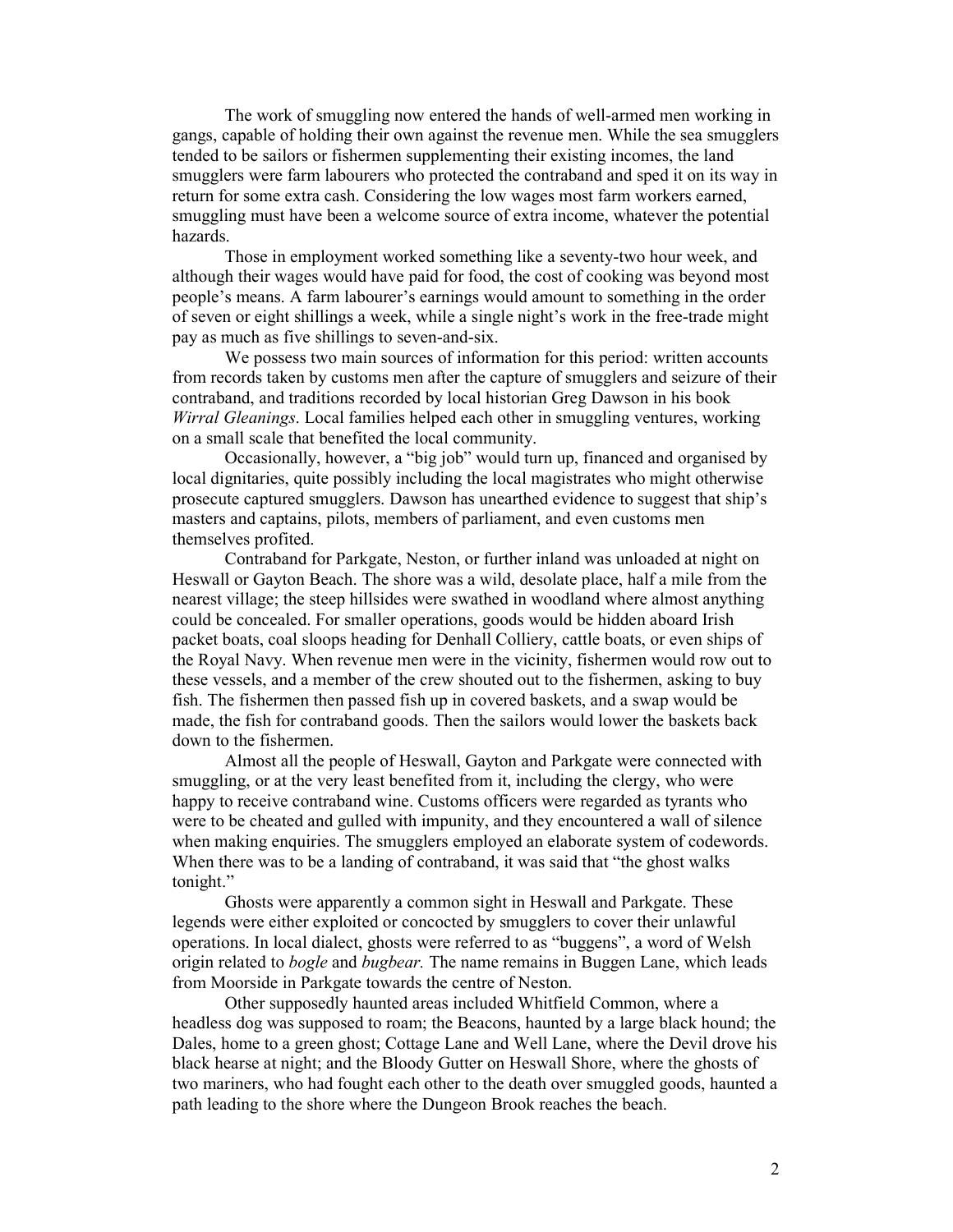Buggen Lane, Cottage Lane/Well Lane, Broad Lane and Manners Lane would all have been ideal ways to transport contraband inland from a landing on Heswall Shore. Whitfield Common, the Beacons and the Dales remain wild, largely unspoilt areas. In the eighteenth and early nineteenth century they were only part of the five hundred or more acres of heath that was Heswall Common, perfect country for smugglers to store their goods before transporting them on to the purchaser.

A ship carrying contraband would sail in straight from the open sea and weigh anchor for the night in Gayton Hole, opposite Manners Lane, the best anchorage on the Heswall Shore. Unless they had previously been tipped off, it would take a while before the revenue men were aware of the ship's presence. The land smugglers notified the crew when the coast was clear by shining a lantern from a field up the bank from the shore; due to slight inward curve of the coastline, anyone standing on here would be hidden from both Dawpool Watch House and Parkgate Customs House.

The sea smugglers landed their contraband on the shore at the bottom of Manners Lane. Here the land smugglers – all Heswall residents – would take over the operation. The smugglers would work through the night to transport the illicit goods to some secluded location where they were stored until they could be moved on the next day. These places included those haunted woods in the Dales or the Beacons. The routes by which they were transported were rumoured to be haunted by ghosts and buggens.

The shore was bleak and desolate, almost uninhabited. Four lanes led up from the shore: Broad Lane, which now runs roughly parallel to the Wirral Way; Banks Road, which comes up from the Heswall Yacht Club and Sheldrake's Restaurant; Manners Lane, a former cart track which now leads up to Davenport Road; and Cottage Lane, which joins with Well Lane by Gayton Hall and then up to Gayton Roundabout. Sometimes customs men watched these routes, and alternative paths were required. On nights like these, the smugglers would make their way up the banks of the Scarbrook, a stream which rises near the junction between Thurstaston Road and Telegraph Road, passes down the side of the Dales, and enters the Dee in the vicinity of Gayton Hole. The old route of the Scarbrook now passes through the garden of the house known as "The Cave," named after an artificial cave cut into the rock on the east side of the stream, expressly for the purpose of hiding contraband.

The smugglers rarely took the contraband directly to a cottage or inn in case the revenue men were spying on them. They chose locations in secluded, unfrequented woods and heaths known only to the smugglers, to which they could return the following day.

The next day local farmers drove sheep and cattle down the lanes they had used, in order to cover any tracks the smugglers might have left. When the smugglers were certain the revenue men had no suspicion, they would transport the contraband to their customers, again enlisting the aid of farmers or farm workers, using farm wagons to cart the goods to their destination, concealed under hay or vegetables.

The smugglers' heyday did not last long into the nineteenth century. After the Napoleonic Wars ended the government stepped up its efforts to combat the "wicked trade". As the authorities began to increase their preventive efforts and as navigation and marine technology improved, the opportunities for smuggling became less and less.

At the same time, the living conditions of normal people in Wirral improved dramatically. In 1800, the peninsula, particularly the northern coastline, was a wild, remote place cut off by marsh and bog, in which a small population scratched a living